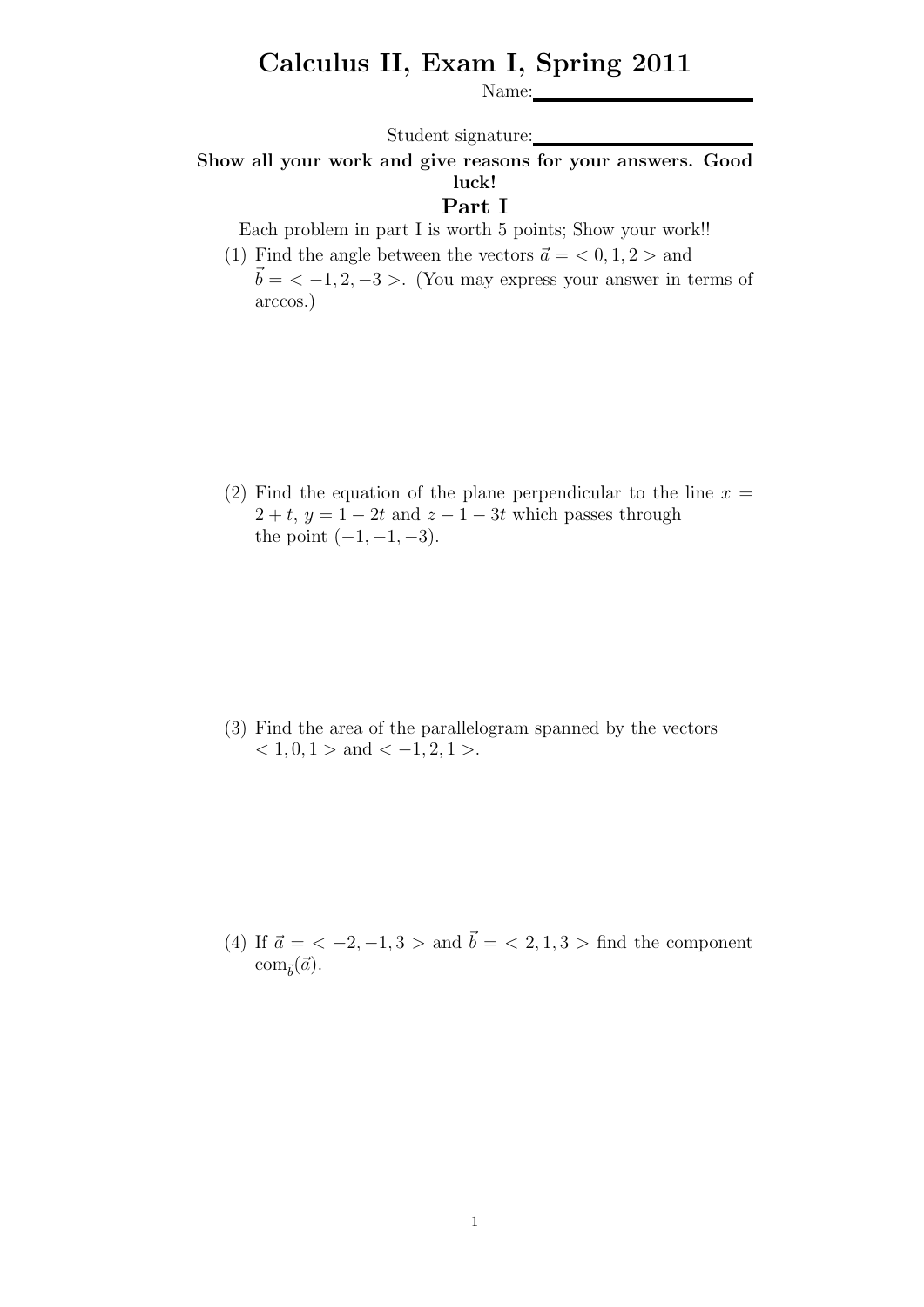(5) if  $\vec{u} = \langle 1, 0, 1 \rangle$  and  $\vec{v} = \langle 2, 5, -2 \rangle$  is  $\vec{u}$  perpendicular to  $\vec{v}$ ? (You must justify your answer.)

(6) If 
$$
\vec{r}(t) = \langle \sin(t), t^3, e^t \rangle
$$
, find  $\lim_{t \to \pi} \vec{r}(t)$ .

(7) If  $\vec{r}(t) = \langle e^t, t \cos(t), t^2 \rangle$  find the derivative  $\vec{r}(t)'$ .

(8) If  $\vec{r}(t) = \langle e^t, t \cos(t), t^2 \rangle$ , find the unit tangent vector  $T(t)$ .

(9) Find the distance between the panes  $2x + y - z = 3$  and  $4x +$  $2y - 2z = 10$ .

(10) Are the lines  $\frac{x-1}{1} = \frac{y+2}{5} = \frac{z-2}{-2}$  $\frac{z-2}{-2}$  and  $\frac{x+4}{2} = \frac{y-7}{10} = \frac{z+11}{-4}$  $\frac{+11}{-4}$  parallel? (You must justify your answer.)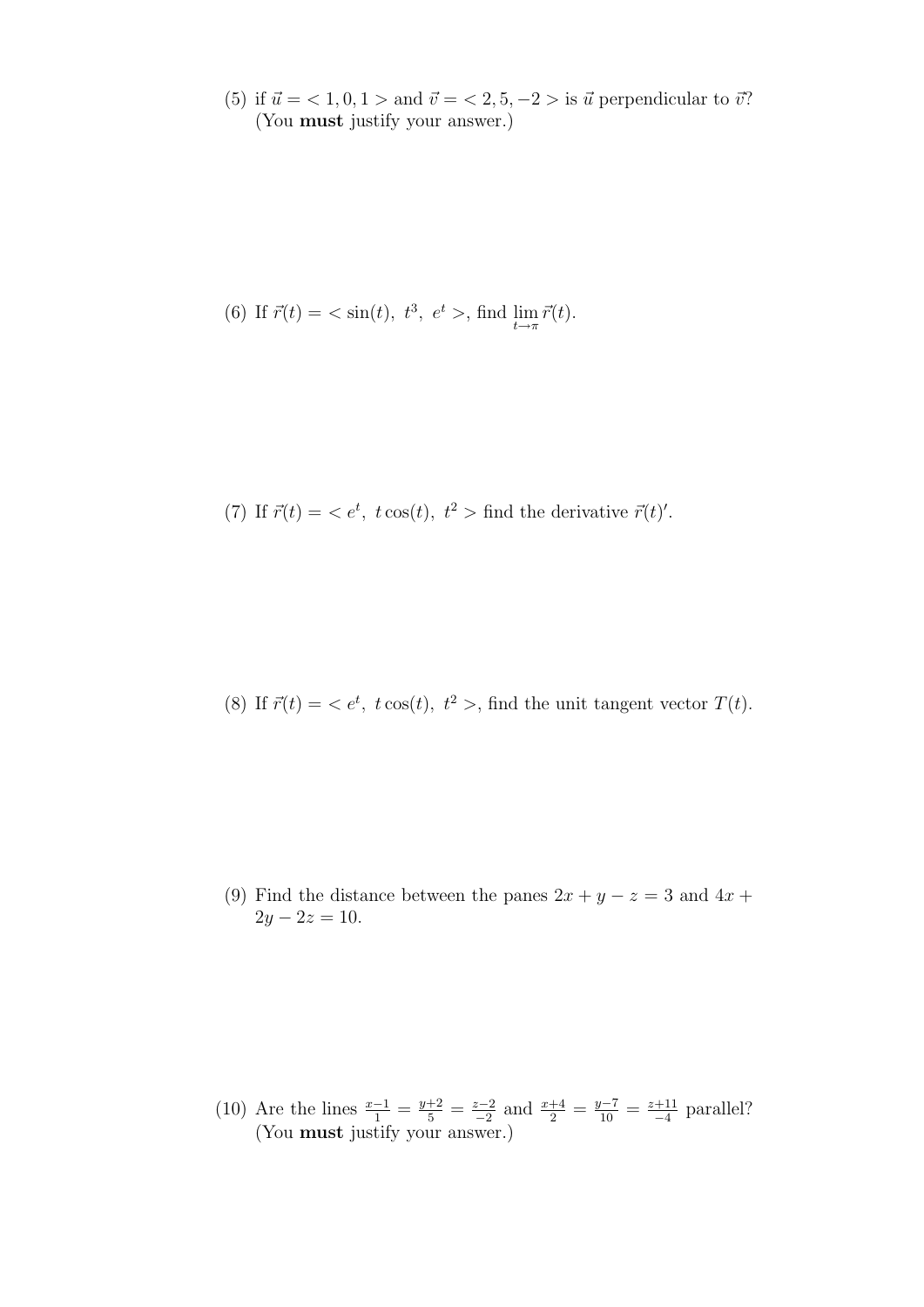(11) Are the vectors  $< 1, 0, 2 > 1, 2, 3, 1 > 1$  and  $< 1, 3, -1 > 1$ nar (You must justify your answer!)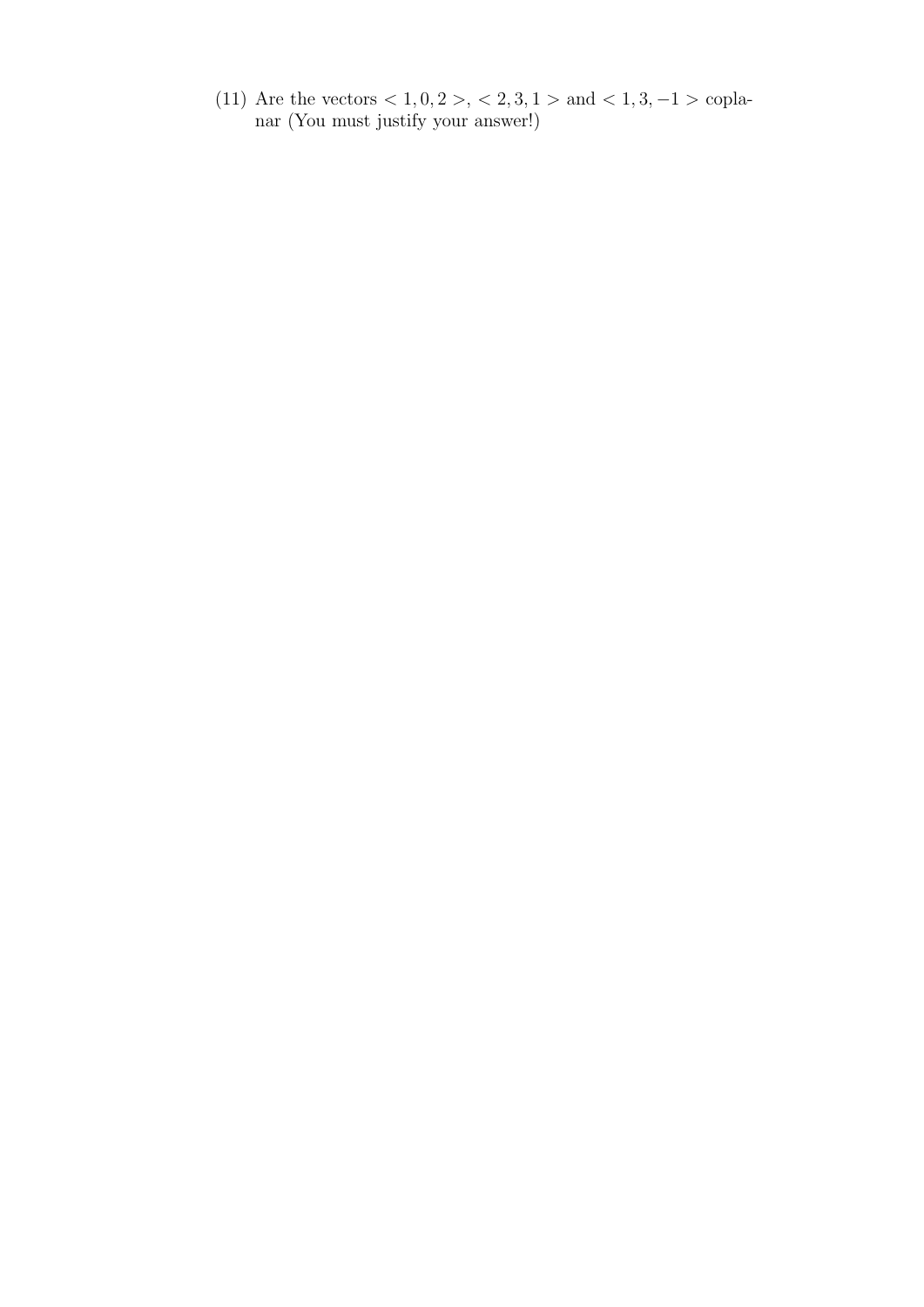## Part II

(1) (a) [5 points] Find the area of the triangle with vertices  $P =$  $(1, 2, 1), Q = (2, 2, 3)$  and  $R = (3, 1, 1).$ 

(b) [5 points] Determine if the vectors  $< 1, 0, 1 >, < 2, -1, 1 >$ and  $<-1, 2, 1>$  are coplaner. (You must justify your answer.)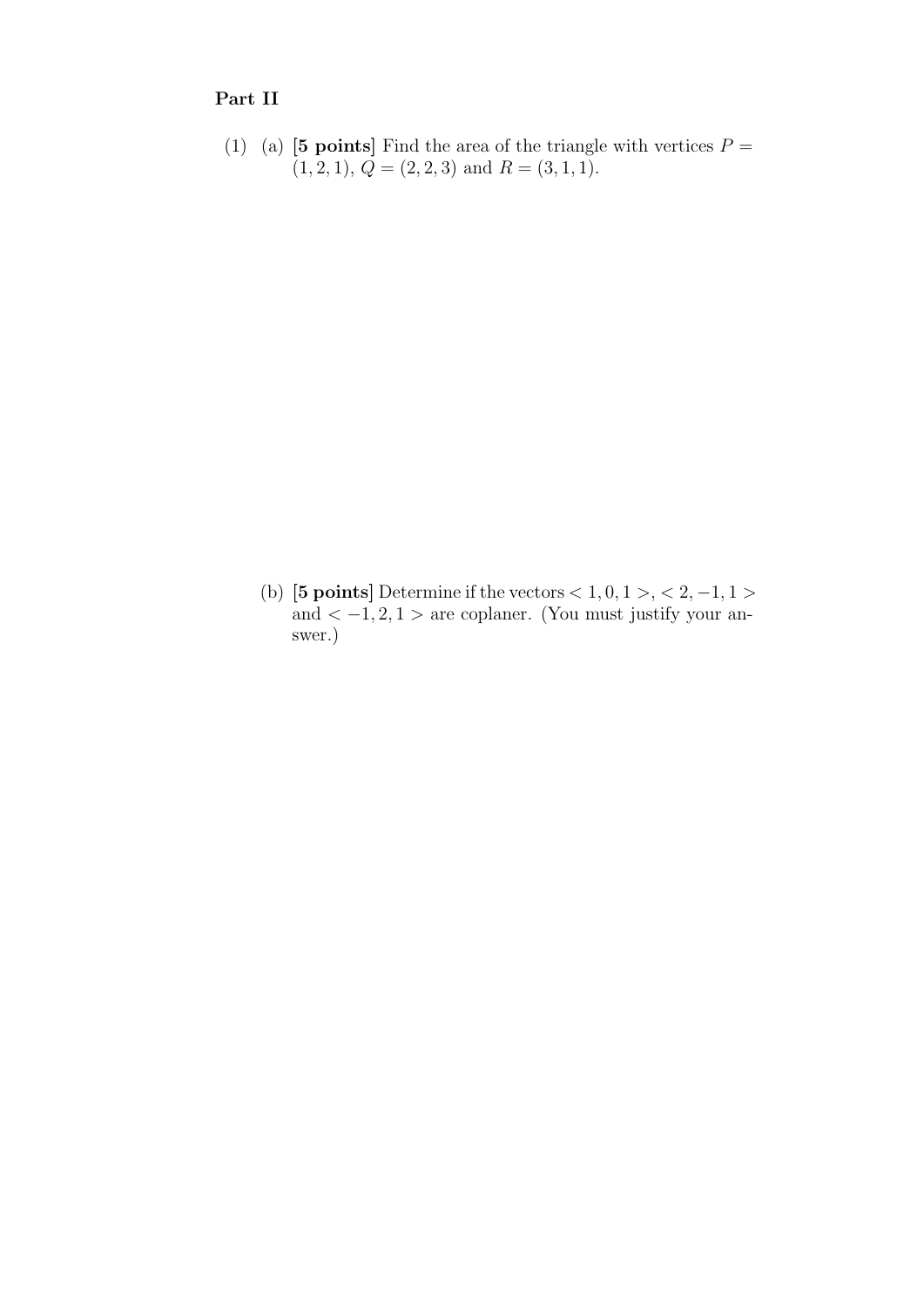(2) [15 points] Given the lines:

$$
\ell_1 = \begin{cases} x = -1 + 2t \\ y = 1 + t \\ z = 4 - t \end{cases} \text{ and } \ell_2 = \begin{cases} x = -1 + t \\ y = 2 + 3t \\ z = -1 - 2t \end{cases}
$$

determine if they are skew or not. If they are skew, find their distance. If not, find the point of intersection.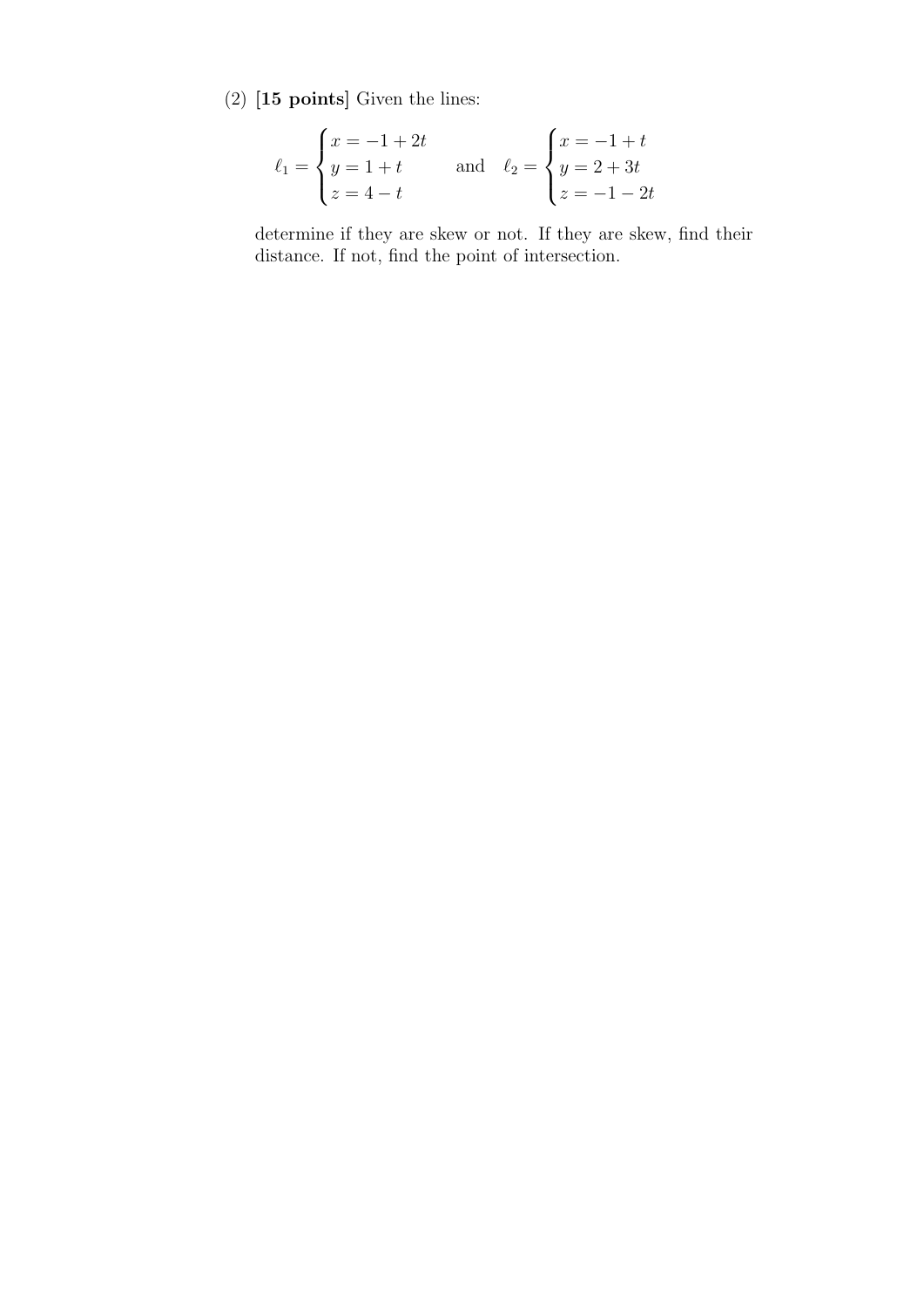(3) [10 points] Find the line of intersection of the planes  $x - 2y + 3z = 1$  and  $2x + y - z = 4$ .

(4) Let  $\vec{r}(t) = \langle t \sin(t), (t^2 + 1)^5, \ln(t) \rangle$  be the position of a fly at time  $t$ , find

(a) [5 points] The velocity vector  $\vec{v}(t)$  at time  $t = \pi$ .

(b) [5 points] The speed at time  $t = \pi$ .